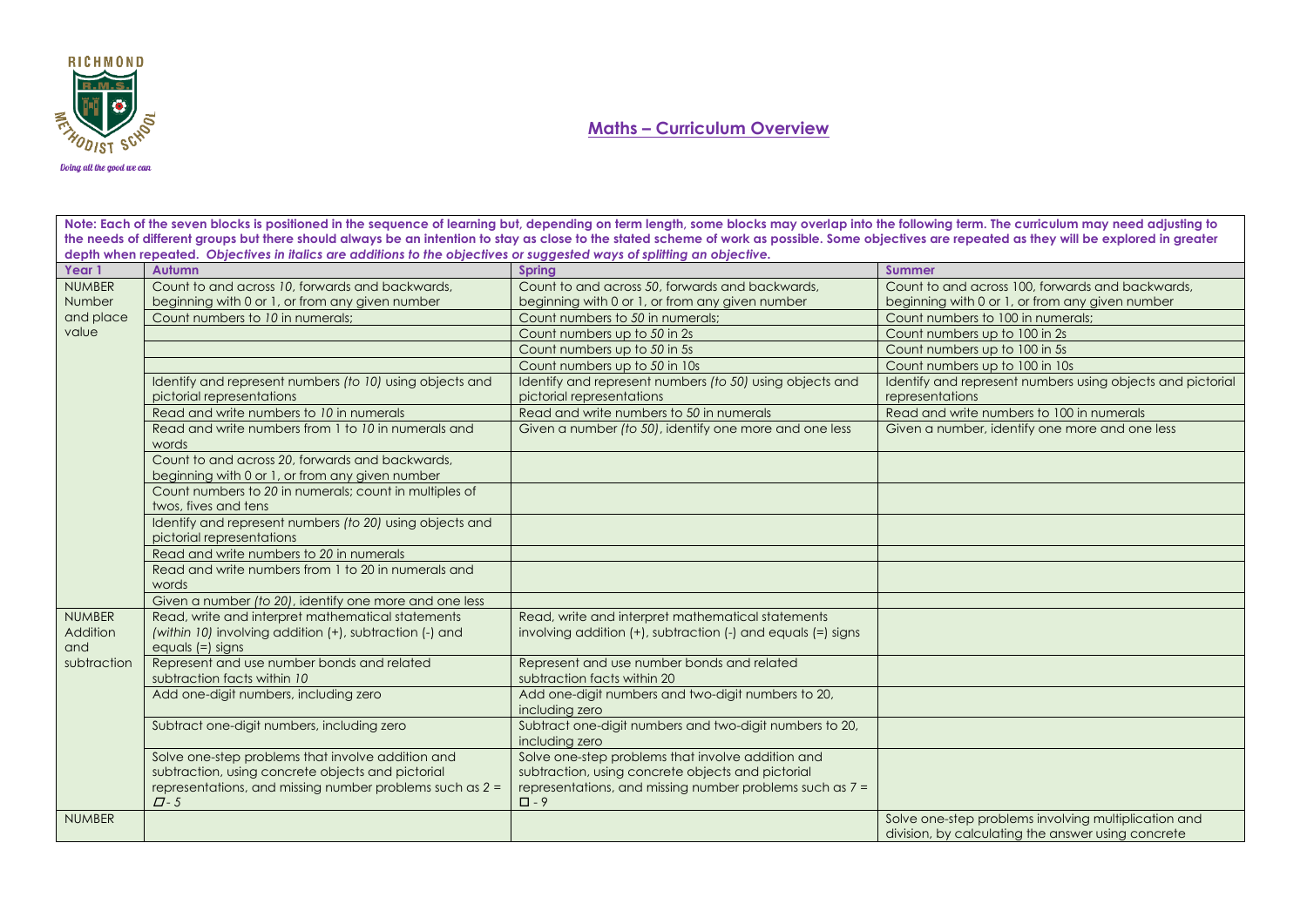

| Multiplicati<br>on and<br>division |                                                                                                             |                                                                                                                                                                                                                                                                                                                                  | objects, pictorial representations and arrays with the<br>support of the teacher                                                                                    |
|------------------------------------|-------------------------------------------------------------------------------------------------------------|----------------------------------------------------------------------------------------------------------------------------------------------------------------------------------------------------------------------------------------------------------------------------------------------------------------------------------|---------------------------------------------------------------------------------------------------------------------------------------------------------------------|
| <b>NUMBER</b><br>Fractions,        |                                                                                                             |                                                                                                                                                                                                                                                                                                                                  | Recognise, find and name a half as one of two equal<br>parts of an object, shape or quantity                                                                        |
| decimals<br>and<br>percentag<br>es |                                                                                                             |                                                                                                                                                                                                                                                                                                                                  | Recognise, find and name a quarter as one of four equal<br>parts of an object, shape or quantity                                                                    |
| MEASUREM<br><b>ENT</b>             |                                                                                                             | Compare, describe and solve practical problems for:<br>- lengths and heights [for example, long/short,<br>longer/shorter, tall/short, double/half]<br>- mass/weight [for example heavy/light, heavier<br>than/lighter than]<br>-capacity and volume [for example, full/empty, more<br>than, less than, half, half full, quarter] | Compare, describe and solve practical problems for:<br>- time [ for example, quicker, slower, earlier, later]                                                       |
|                                    |                                                                                                             | Measure and begin to record the following:<br>- lengths and heights<br>-mass/weight<br>-capacity and volume                                                                                                                                                                                                                      | Measure and begin to record the following:<br>- time (hours, minutes, seconds)                                                                                      |
|                                    |                                                                                                             |                                                                                                                                                                                                                                                                                                                                  | Recognise and know the value of different denominations<br>of coins and notes                                                                                       |
|                                    |                                                                                                             |                                                                                                                                                                                                                                                                                                                                  | Sequence events in chronological order using language<br>[for example, before and after, next, first today,<br>yesterday, tomorrow, morning, afternoon and evening] |
|                                    |                                                                                                             |                                                                                                                                                                                                                                                                                                                                  | Recognise and use language relating to dates, including<br>days of the week, weeks, months and years                                                                |
|                                    |                                                                                                             |                                                                                                                                                                                                                                                                                                                                  | Tell the time to the hour and half past the hour and draw<br>the hands on a clock face to show these times                                                          |
| <b>GEOMETRY</b>                    | Recognise and name common 2-D shapes [for example,<br>rectangles (including squares, circles and triangles) |                                                                                                                                                                                                                                                                                                                                  | Describe position, direction and movement, including<br>whole, half quarter and three quarter turns                                                                 |
|                                    | Recognise and name common 3-D shapes [for example]<br>cuboids (including cubes), pyramids and spheres]      |                                                                                                                                                                                                                                                                                                                                  |                                                                                                                                                                     |
| <b>STATISTICS</b>                  |                                                                                                             |                                                                                                                                                                                                                                                                                                                                  |                                                                                                                                                                     |
| Year 2                             | <b>Autumn</b>                                                                                               | <b>Spring</b>                                                                                                                                                                                                                                                                                                                    | <b>Summer</b>                                                                                                                                                       |
| <b>NUMBER</b><br>Number            | Count in steps of 2, 3 and 5 from 0, and in tens from any<br>number, forward and backward                   |                                                                                                                                                                                                                                                                                                                                  |                                                                                                                                                                     |
| and place<br>value                 | Read and write numbers to at least 100 in numerals and in<br>words                                          |                                                                                                                                                                                                                                                                                                                                  |                                                                                                                                                                     |
|                                    | Identify, represent and estimate numbers using different<br>representations, including the number line      |                                                                                                                                                                                                                                                                                                                                  |                                                                                                                                                                     |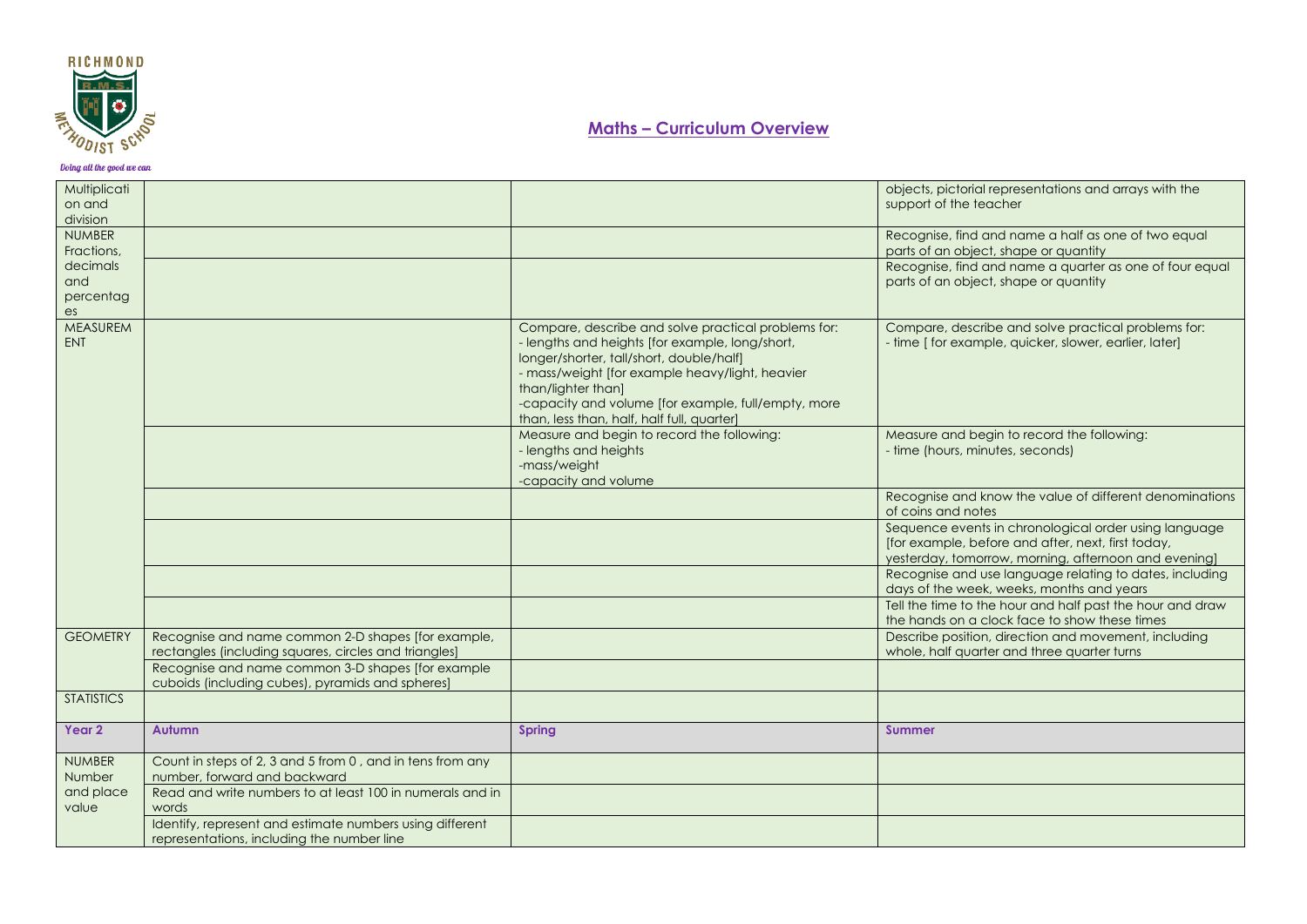

|                           | Recognise the place value of each digit in a two-digit<br>number (tens, ones)                               |                                                                               |  |
|---------------------------|-------------------------------------------------------------------------------------------------------------|-------------------------------------------------------------------------------|--|
|                           | Compare and order numbers from 0 up to 100; use <.>                                                         |                                                                               |  |
|                           | $and = signs$                                                                                               |                                                                               |  |
|                           | Use place value and number facts to solve problems                                                          |                                                                               |  |
| <b>NUMBER</b><br>Addition | Recall and use addition and subtraction facts to 20<br>fluently, and derive and use related facts up to 100 |                                                                               |  |
| and                       | Show that addition of two numbers can be done in any                                                        |                                                                               |  |
| subtraction               | order (commutative) and subtraction of one number from                                                      |                                                                               |  |
|                           | another cannot                                                                                              |                                                                               |  |
|                           | Recognise and use the inverse relationship between                                                          |                                                                               |  |
|                           | addition and subtraction and use this to check                                                              |                                                                               |  |
|                           | calculations and solve missing number problems.                                                             |                                                                               |  |
|                           | Add and subtract numbers using concrete objects,                                                            |                                                                               |  |
|                           | pictorial representations, and mentally, including:                                                         |                                                                               |  |
|                           | - a two-digit number and ones                                                                               |                                                                               |  |
|                           | - a two-digit number and tens                                                                               |                                                                               |  |
|                           | - two two-digit numbers                                                                                     |                                                                               |  |
|                           | - adding three one-digit numbers                                                                            |                                                                               |  |
|                           | Solve problems with addition and subtraction:                                                               |                                                                               |  |
|                           | - using concrete objects and pictorial representations,                                                     |                                                                               |  |
|                           | including those involving numbers, quantities and                                                           |                                                                               |  |
|                           | measures                                                                                                    |                                                                               |  |
|                           | - applying their increasing knowledge of mental and                                                         |                                                                               |  |
|                           | written methods                                                                                             |                                                                               |  |
|                           |                                                                                                             |                                                                               |  |
|                           |                                                                                                             |                                                                               |  |
|                           |                                                                                                             |                                                                               |  |
|                           |                                                                                                             |                                                                               |  |
| <b>NUMBER</b>             | Recall and use multiplication and division facts for the 2,5                                                | Calculate mathematical statements for multiplication                          |  |
| Multiplicati              | and 10 multiplication tables, including recognising odd                                                     | and division within the multiplication tables and write                       |  |
| on and                    | and even numbers                                                                                            | them using the multiplication $(x)$ , division $\left(\div\right)$ and equals |  |
| division                  |                                                                                                             | $(=)$ signs                                                                   |  |
|                           | Show that the multiplication of tow numbers can be done                                                     | Solve problems involving multiplication division, using                       |  |
|                           | in any order (commutative) and division of one number                                                       | materials, arrays, repeated addition, mental methods,                         |  |
|                           | by another cannot                                                                                           | and multiplication and division facts, including problems                     |  |
|                           |                                                                                                             | in contexts                                                                   |  |
|                           |                                                                                                             |                                                                               |  |
|                           |                                                                                                             |                                                                               |  |
|                           |                                                                                                             |                                                                               |  |
|                           |                                                                                                             |                                                                               |  |
|                           |                                                                                                             |                                                                               |  |
| <b>NUMBER</b>             |                                                                                                             | Recognise, find, name and write fractions 1/3, 1/4, 2/4 and                   |  |
|                           |                                                                                                             | % of a length, shapes, set of objects or quantity                             |  |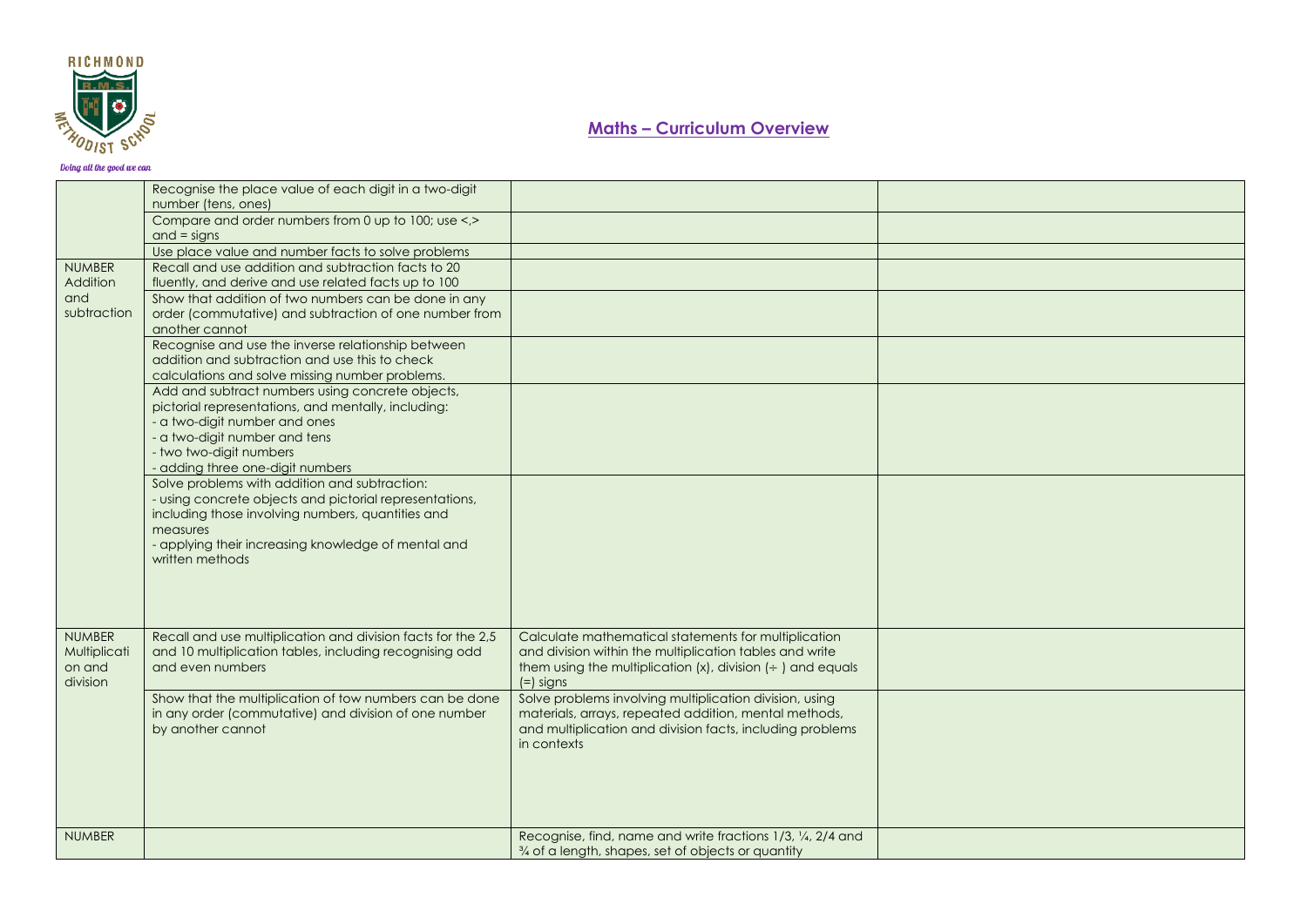

| Fractions,            |                                                                                                                                      | Recognise the equivalence of 2/4 and 1/2                                                                                                                                                                  |                                                                                                              |
|-----------------------|--------------------------------------------------------------------------------------------------------------------------------------|-----------------------------------------------------------------------------------------------------------------------------------------------------------------------------------------------------------|--------------------------------------------------------------------------------------------------------------|
| decimals              |                                                                                                                                      | Write simple fractions for example, $\frac{1}{2}$ of 6 = 3                                                                                                                                                |                                                                                                              |
| and                   |                                                                                                                                      |                                                                                                                                                                                                           |                                                                                                              |
| percentag             |                                                                                                                                      |                                                                                                                                                                                                           |                                                                                                              |
| es<br><b>MEASUREM</b> |                                                                                                                                      |                                                                                                                                                                                                           |                                                                                                              |
| <b>ENT</b>            | Recognise and use symbols for pound $f(x)$ and pence $(p)$ ;<br>combine amounts to make a particular value                           | Choose and use appropriate standard units to estimate<br>and measure length/height in any direction (m/cm) to                                                                                             | Choose and use appropriate standard units to estimate<br>and measure mass (kg/g); temperature (°C); capacity |
|                       |                                                                                                                                      | the nearest appropriate unit, using rulers                                                                                                                                                                | (litres/ml) to the nearest appropriate unit, using scales,                                                   |
|                       |                                                                                                                                      |                                                                                                                                                                                                           | thermometers and measuring vessels                                                                           |
|                       | Find different combinations of coins that equal the same                                                                             | Compare and order lengths and record the results using                                                                                                                                                    | Compare and order mass, volume/capacity and record                                                           |
|                       | amounts of money                                                                                                                     | $\le$ > and =                                                                                                                                                                                             | the results using $\lt$ , $>$ and $=$                                                                        |
|                       | Save simple problems in a practical context involving                                                                                |                                                                                                                                                                                                           | Compare and sequence intervals of time                                                                       |
|                       | addition and subtraction of money of the same unit,                                                                                  |                                                                                                                                                                                                           |                                                                                                              |
|                       | including giving change                                                                                                              |                                                                                                                                                                                                           |                                                                                                              |
|                       |                                                                                                                                      |                                                                                                                                                                                                           | Tell and write the time to five minutes, including quarter                                                   |
|                       |                                                                                                                                      |                                                                                                                                                                                                           | past/to the hour and draw the hands on a clock face to                                                       |
|                       |                                                                                                                                      |                                                                                                                                                                                                           | show these times                                                                                             |
|                       |                                                                                                                                      |                                                                                                                                                                                                           | Know the number of minutes in an hour and the number<br>of hours in a day                                    |
| <b>GEOMETRY</b>       |                                                                                                                                      | Identify and describe the properties of 2-D shapes,                                                                                                                                                       | Order and arrange combinations of mathematical                                                               |
|                       |                                                                                                                                      | including the number of sides and line symmetry in a                                                                                                                                                      | objects in patterns and sequence                                                                             |
|                       |                                                                                                                                      | vertical line                                                                                                                                                                                             |                                                                                                              |
|                       |                                                                                                                                      | Identify 2-D shapes on the surface of 3-D shapes [for                                                                                                                                                     | Use mathematical vocabulary to describe position,                                                            |
|                       |                                                                                                                                      | example a circle on a cylinder and a triangle on a                                                                                                                                                        | direction and movement, including movement in a                                                              |
|                       |                                                                                                                                      | pyramid]                                                                                                                                                                                                  | straight line and distinguishing between rotation as a turn                                                  |
|                       |                                                                                                                                      |                                                                                                                                                                                                           | and in terms of right angles for quarter, half and three-                                                    |
|                       |                                                                                                                                      |                                                                                                                                                                                                           | quarter turns (clockwise and anti-clockwise)                                                                 |
|                       |                                                                                                                                      | Compare and sort common 2-D shapes and everyday                                                                                                                                                           |                                                                                                              |
|                       |                                                                                                                                      | objects                                                                                                                                                                                                   |                                                                                                              |
|                       |                                                                                                                                      | Recognise and name common 3-D shapes [for example<br>cuboids (including cubes), pyramids and spheres]                                                                                                     |                                                                                                              |
|                       |                                                                                                                                      | Compare and sort common 3-D shapes and everyday                                                                                                                                                           |                                                                                                              |
|                       |                                                                                                                                      | objects                                                                                                                                                                                                   |                                                                                                              |
|                       |                                                                                                                                      |                                                                                                                                                                                                           |                                                                                                              |
| <b>STATISTICS</b>     |                                                                                                                                      | Interpret and construct simple pictograms, tally charts,                                                                                                                                                  |                                                                                                              |
|                       |                                                                                                                                      | block diagrams and simple tables                                                                                                                                                                          |                                                                                                              |
|                       |                                                                                                                                      | Ask and answer simple questions by counting the number                                                                                                                                                    |                                                                                                              |
|                       |                                                                                                                                      | of objects in each category and sorting the categories by                                                                                                                                                 |                                                                                                              |
|                       |                                                                                                                                      | quantity                                                                                                                                                                                                  |                                                                                                              |
|                       |                                                                                                                                      | Ask and answer questions about totally in and comparing                                                                                                                                                   |                                                                                                              |
|                       |                                                                                                                                      | categorical data                                                                                                                                                                                          |                                                                                                              |
|                       | will need adjusting to the needs of different groups who may need to revisit topics or to cover the objectives in a different order. | Note: Each of the seven blocks is split across 2 terms as part of our spiral curriculum. The objectives for the block have been split across those 2 terms but this is only a suggestion - the curriculum |                                                                                                              |
| Year 3                | Autumn                                                                                                                               | <b>Spring</b>                                                                                                                                                                                             | <b>Summer</b>                                                                                                |
|                       |                                                                                                                                      |                                                                                                                                                                                                           |                                                                                                              |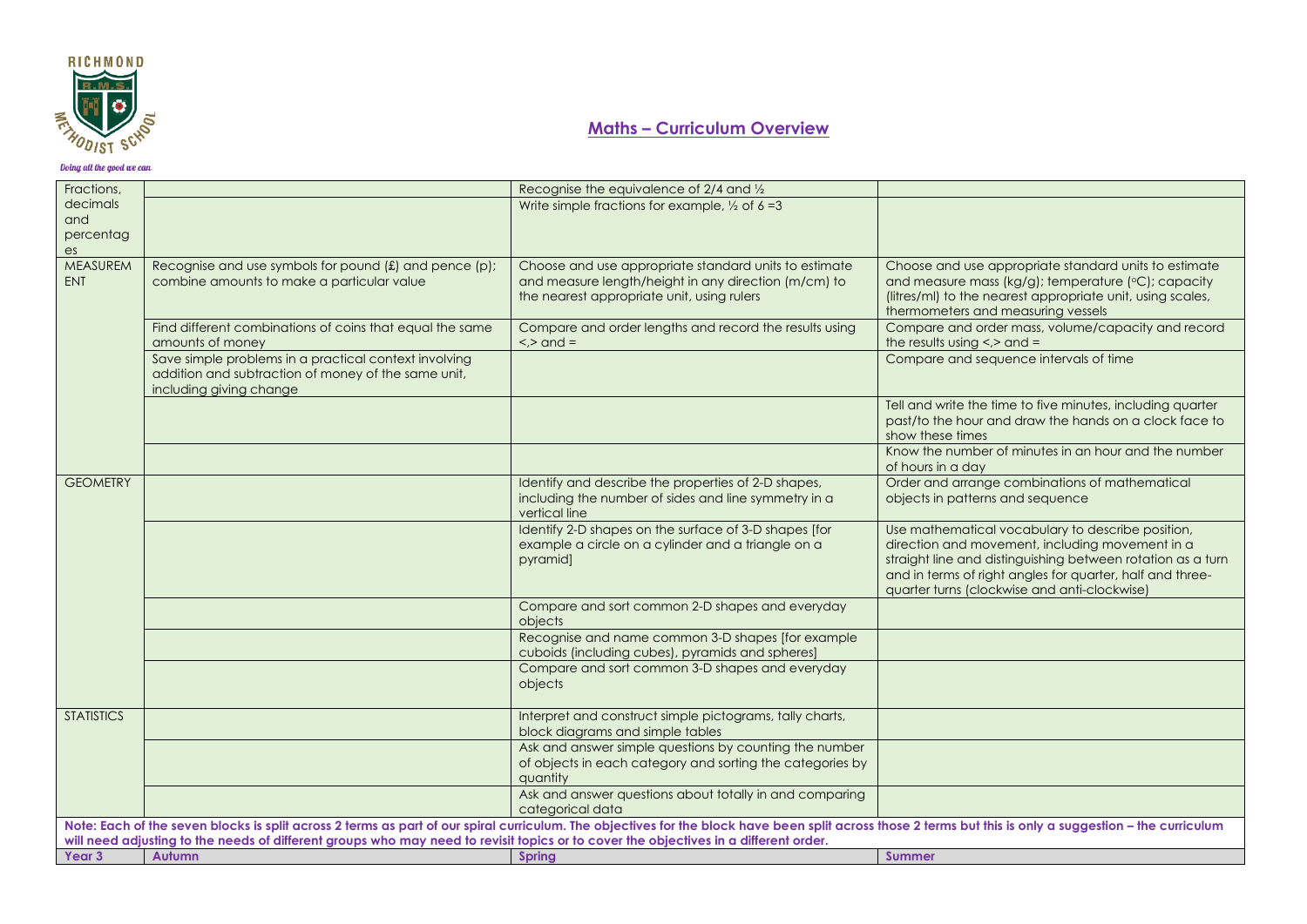

| <b>NUMBER</b><br>Number     | count from 0 in multiples of 4, 8, 50 and 100; find 10 or 100<br>more or less than a given number               |                                                             |                                                                                     |
|-----------------------------|-----------------------------------------------------------------------------------------------------------------|-------------------------------------------------------------|-------------------------------------------------------------------------------------|
| and place<br>value          | identify, represent and estimate numbers using different<br>representations                                     |                                                             |                                                                                     |
|                             | read and write numbers up to 1000 in numerals and words                                                         |                                                             |                                                                                     |
|                             | compare and order numbers up to 1000                                                                            |                                                             |                                                                                     |
|                             | recognise the place value of each digit in a three-digit<br>number (hundreds, tens, ones)                       |                                                             |                                                                                     |
|                             | solve number problems and practical problems involving<br>these ideas                                           |                                                             |                                                                                     |
| <b>NUMBER</b><br>Addition   | estimate the answer to a calculation and use inverse<br>operations to check answers                             |                                                             |                                                                                     |
| and                         | add and subtract numbers mentally, including:                                                                   |                                                             |                                                                                     |
| subtraction                 | - a three-digit number and ones,                                                                                |                                                             |                                                                                     |
|                             | - a three-digit number and tens                                                                                 |                                                             |                                                                                     |
|                             | - a three-digit number and hundreds                                                                             |                                                             |                                                                                     |
|                             | add numbers with up to three digits, using formal written                                                       |                                                             |                                                                                     |
|                             | methods of columnar addition<br>subtract numbers with up to three digits, using formal                          |                                                             |                                                                                     |
|                             | written methods of columnar subtraction                                                                         |                                                             |                                                                                     |
|                             | solve problems, including missing number problems, using                                                        |                                                             |                                                                                     |
|                             | number facts, place value, and more complex addition                                                            |                                                             |                                                                                     |
|                             | and subtraction                                                                                                 |                                                             |                                                                                     |
| <b>NUMBER</b>               | recall and use multiplication and division facts for the 3, 4                                                   |                                                             |                                                                                     |
| <b>Multiplicati</b>         | and 8 multiplication tables                                                                                     |                                                             |                                                                                     |
| on and                      | write and calculate mathematical statements for                                                                 |                                                             |                                                                                     |
| division                    | multiplication and division using the multiplication tables                                                     |                                                             |                                                                                     |
|                             | that they know, including for two-digit numbers times one-                                                      |                                                             |                                                                                     |
|                             | digit numbers, using mental and progressing to formal                                                           |                                                             |                                                                                     |
|                             | written methods                                                                                                 |                                                             |                                                                                     |
|                             | solve problems, including missing number problems,<br>involving multiplication and division, including positive |                                                             |                                                                                     |
|                             | integer scaling problems and correspondence problems                                                            |                                                             |                                                                                     |
|                             | in which n objects are connected to m objects                                                                   |                                                             |                                                                                     |
|                             | estimate the answer to a calculation and use inverse                                                            |                                                             |                                                                                     |
|                             | operations to check answers                                                                                     |                                                             |                                                                                     |
| <b>NUMBER</b><br>Fractions, |                                                                                                                 | count up and down in tenths;                                | recognise and show, using diagrams, equivalent fractions<br>with small denominators |
| decimals                    |                                                                                                                 | recognise that tenths arise from dividing an object into 10 | compare and order unit fractions, and fractions with the                            |
| and                         |                                                                                                                 | equal parts and in dividing one-digit numbers or            | same denominators                                                                   |
|                             |                                                                                                                 | quantities by 10                                            |                                                                                     |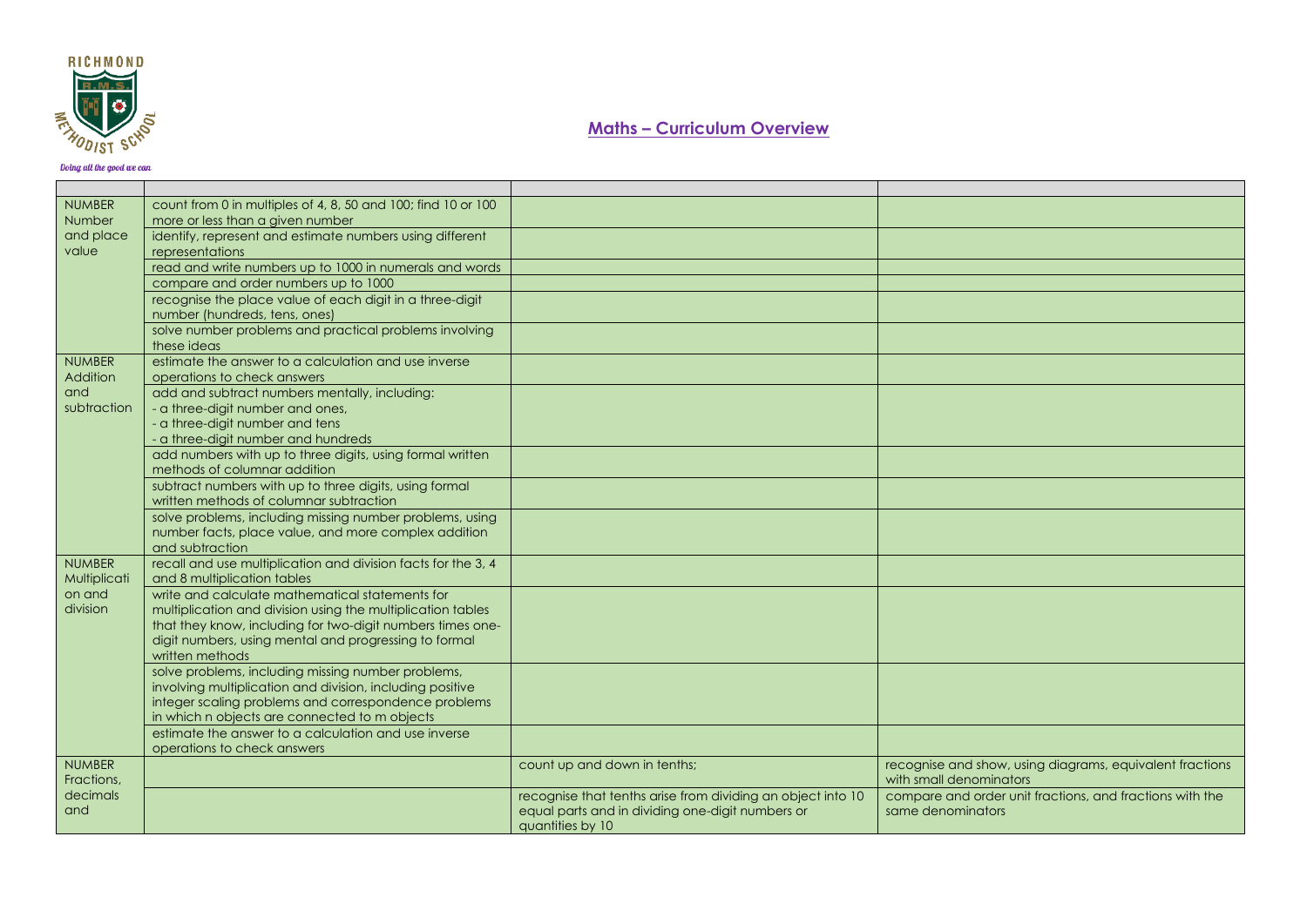

| percentag<br>es               |                                            | recognise, find and write fractions of a discrete set of<br>objects: unit fractions and non-unit fractions with small<br>denominators                                    | Add/subtract fractions with the same denominator within<br>one whole (e.g. $5/7 + 1/7 = 6/7$ )                                                                                                             |
|-------------------------------|--------------------------------------------|--------------------------------------------------------------------------------------------------------------------------------------------------------------------------|------------------------------------------------------------------------------------------------------------------------------------------------------------------------------------------------------------|
|                               |                                            | recognise and use fractions as numbers: unit fractions and<br>non-unit fractions with small denominators                                                                 | Solve problems that involve all of the above                                                                                                                                                               |
|                               |                                            | Solve problems that involve all of the above                                                                                                                             |                                                                                                                                                                                                            |
| <b>MEASUREM</b><br><b>ENT</b> |                                            | measure, compare, add and subtract: lengths<br>$(m/cm/mm)$ ;                                                                                                             | measure, compare, add and subtract: mass (kg/g);<br>volume/capacity (I/m)                                                                                                                                  |
|                               |                                            | add and subtract amounts of money to give change,<br>using both £ and p in practical contexts                                                                            | tell and write the time from an analogue clock, including<br>Roman numerals from I to XII, and 12-hour and 24-hour<br>clocks                                                                               |
|                               |                                            | measure the perimeter of simple 2-D shapes                                                                                                                               | estimate and read time with increasing accuracy to the<br>nearest minute,                                                                                                                                  |
|                               |                                            |                                                                                                                                                                          | Record and compare time in terms of seconds, minutes,<br>hours and o'clock                                                                                                                                 |
|                               |                                            |                                                                                                                                                                          | use vocabulary such as a.m./p.m., morning, afternoon,<br>noon and midnight                                                                                                                                 |
|                               |                                            |                                                                                                                                                                          | Know the number of seconds in a minute and the number<br>of days in each month, year and leap year                                                                                                         |
|                               |                                            |                                                                                                                                                                          | Compare durations of events [for example to calculate<br>the time taken by particular events or tasks]                                                                                                     |
| <b>GEOMETRY</b>               |                                            |                                                                                                                                                                          | Recognise angles as a property of a shape or description<br>of a turn                                                                                                                                      |
|                               |                                            |                                                                                                                                                                          | Identify right angles, recognise that two right angles make<br>a half turn, three make three quarters of a turn and a<br>complete turn; identify whether angles are greater or less<br>than a right angle. |
|                               |                                            |                                                                                                                                                                          | Identify horizontal and vertical lines and pairs of<br>perpendicular and parallel lines                                                                                                                    |
| <b>STATISTICS</b>             |                                            | interpret and present data using bar charts, pictograms<br>and tables                                                                                                    |                                                                                                                                                                                                            |
|                               |                                            | solve one-step and two-step questions such as 'How<br>many more?' and 'How many fewer?' using information<br>presented in scaled bar charts and pictograms and<br>tables |                                                                                                                                                                                                            |
| Year 4                        | <b>Autumn</b>                              | <b>Spring</b>                                                                                                                                                            | <b>Summer</b>                                                                                                                                                                                              |
| <b>NUMBER</b>                 | find 1000 more or less than a given number |                                                                                                                                                                          |                                                                                                                                                                                                            |
|                               | Order and compare numbers beyond 1000      |                                                                                                                                                                          |                                                                                                                                                                                                            |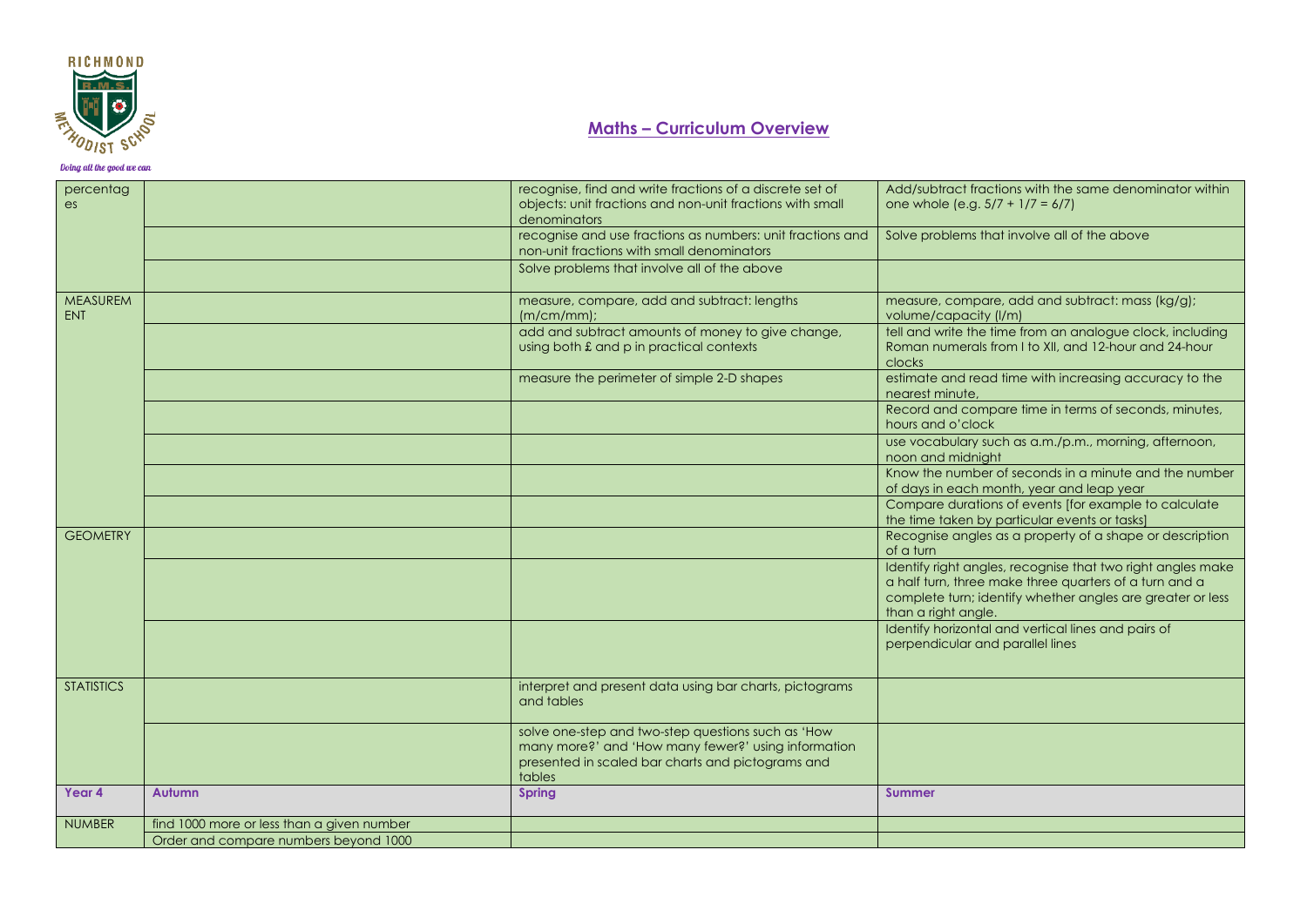

| Number                     | recognise the place value of each digit in a four-digit                                                |                                                             |                                                             |
|----------------------------|--------------------------------------------------------------------------------------------------------|-------------------------------------------------------------|-------------------------------------------------------------|
| and place                  | number (thousands, hundreds, tens, and ones)                                                           |                                                             |                                                             |
| value                      | round any number to the nearest 10, 100 or 1000                                                        |                                                             |                                                             |
|                            | solve number and practical problems that involve all of                                                |                                                             |                                                             |
|                            | the above and with increasingly large positive numbers                                                 |                                                             |                                                             |
|                            | count in multiples of 6, 7, 9, 25 and 1000                                                             |                                                             |                                                             |
|                            | count backwards through zero to include negative                                                       |                                                             |                                                             |
|                            | numbers                                                                                                |                                                             |                                                             |
|                            | identify, represent and estimate numbers using different                                               |                                                             |                                                             |
|                            | representations                                                                                        |                                                             |                                                             |
|                            | read Roman numerals to 100 (I to C) and know that over                                                 |                                                             |                                                             |
|                            | time, the numeral system changed to include the                                                        |                                                             |                                                             |
|                            | concept of zero and place value                                                                        |                                                             |                                                             |
| <b>NUMBER</b>              | Estimate and use inverse operations to check answers to                                                |                                                             |                                                             |
| Addition                   | a calculation                                                                                          |                                                             |                                                             |
| and                        | add numbers with up to 4 digits using the formal written                                               |                                                             |                                                             |
| subtraction<br>(objectives | methods of columnar addition where appropriate                                                         |                                                             |                                                             |
| repeated)                  | subtract numbers with up to 4 digits using the formal<br>written methods of columnar subtraction where |                                                             |                                                             |
|                            | appropriate                                                                                            |                                                             |                                                             |
|                            | solve addition and subtraction two-step problems in                                                    |                                                             |                                                             |
|                            | contexts, deciding which operations and methods to use                                                 |                                                             |                                                             |
|                            | and why                                                                                                |                                                             |                                                             |
|                            |                                                                                                        |                                                             |                                                             |
| <b>NUMBER</b>              | recall multiplication and division facts for multiplication                                            | recall multiplication and division facts for multiplication | recall multiplication and division facts for multiplication |
| Multiplicati               | tables up to $12 \times 12$                                                                            | tables up to $12 \times 12$                                 | tables up to $12 \times 12$                                 |
| on and                     | use place value, known and derived facts to multiply and                                               | multiply two-digit and three-digit numbers by a one-digit   |                                                             |
| division                   | divide mentally, including: multiplying by 0 and 1; dividing                                           | number using formal written layout                          |                                                             |
|                            | by 1; multiplying together three numbers                                                               |                                                             |                                                             |
|                            | recognise and use factor pairs and commutativity in                                                    | solve problems involving multiplying and adding,            |                                                             |
|                            | mental calculations                                                                                    | including using the distributive law to multiply two digit  |                                                             |
|                            |                                                                                                        | numbers by one digit, integer scaling problems and          |                                                             |
|                            |                                                                                                        | harder correspondence problems such as n objects are        |                                                             |
|                            |                                                                                                        | connected to m objects                                      |                                                             |
|                            |                                                                                                        |                                                             |                                                             |
|                            |                                                                                                        |                                                             |                                                             |
|                            |                                                                                                        |                                                             |                                                             |
|                            |                                                                                                        |                                                             |                                                             |
|                            |                                                                                                        |                                                             |                                                             |
|                            |                                                                                                        |                                                             |                                                             |
| <b>NUMBER</b>              |                                                                                                        | count up and down in hundredths; recognise that             | recognise and write decimal equivalents to 1/4; 1/2; 3/4    |
| Fractions,                 |                                                                                                        | hundredths arise when dividing an object by a hundred       |                                                             |
| decimals                   |                                                                                                        | and dividing tenths by ten                                  |                                                             |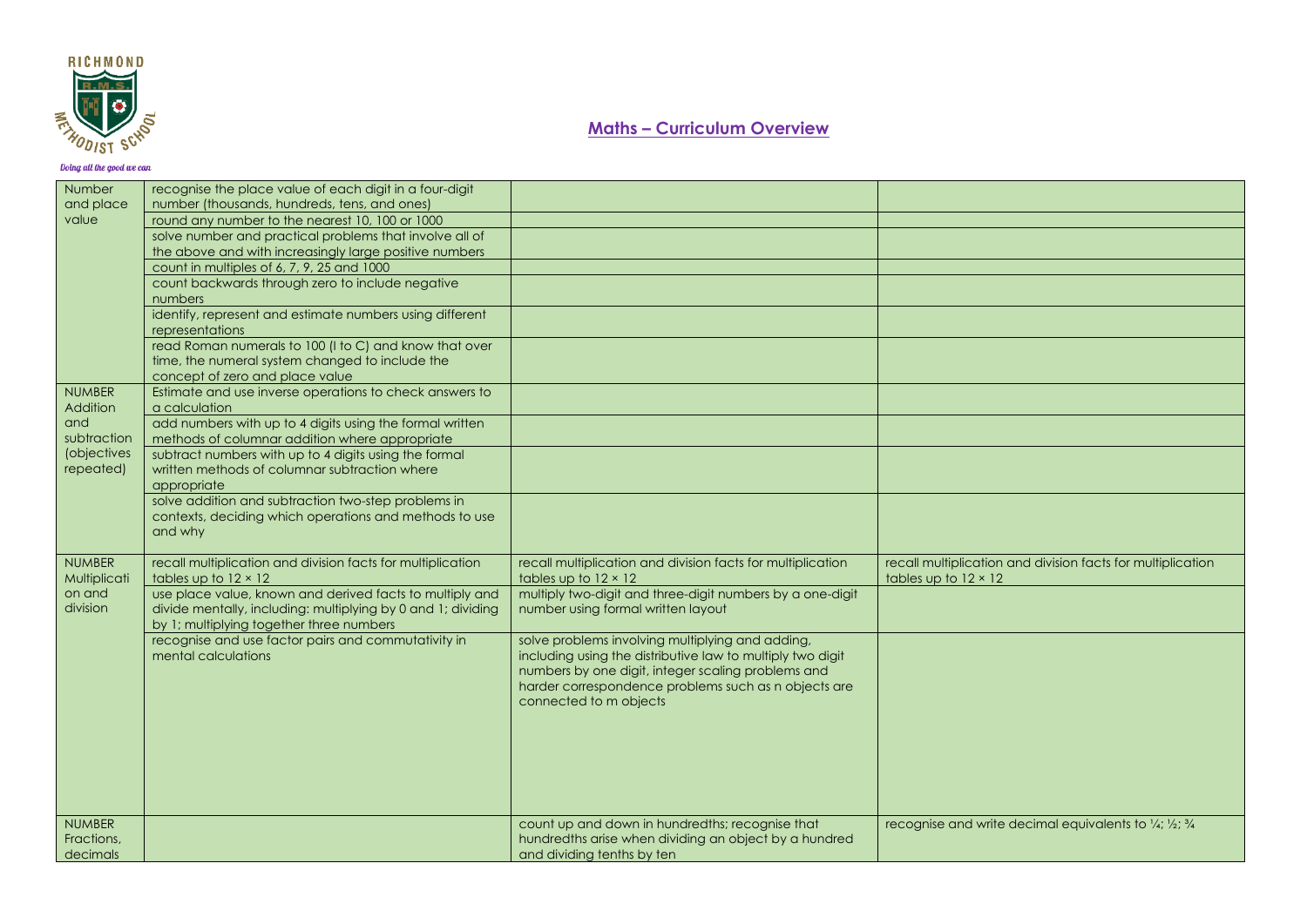

| and<br>percentag  |                                                                                                              | recognise and show, using diagrams, families of common<br>equivalent fractions                                                                                                               | Round decimals with one decimal place to the nearest<br>whole number                                                               |
|-------------------|--------------------------------------------------------------------------------------------------------------|----------------------------------------------------------------------------------------------------------------------------------------------------------------------------------------------|------------------------------------------------------------------------------------------------------------------------------------|
| es                |                                                                                                              | add and subtract fractions with the same denominator                                                                                                                                         | compare numbers with the same number of decimal<br>places up to two decimal places                                                 |
|                   |                                                                                                              | Solve problems involving increasingly harder fractions to<br>calculate quantities, and fractions to divide quantities,<br>including non-unit fractions where the answer is a whole<br>number | solve simple measure and money problems involving<br>fractions and decimals to two decimal places.                                 |
|                   |                                                                                                              | recognise and write decimal equivalents of any number<br>of tenths or hundredths                                                                                                             |                                                                                                                                    |
|                   |                                                                                                              | Find the effect of dividing a one- or two-digit number by<br>10 and 100, identifying the value of the digits I the answers<br>as ones, tenths and hundredths                                 |                                                                                                                                    |
|                   |                                                                                                              | solve simple measure and money problems involving<br>fractions and decimals to two decimal places.                                                                                           |                                                                                                                                    |
| MEASUREM<br>ENT   | Convert between different units of measure [kilometre to<br>metrel                                           | Find the area of rectilinear shapes by counting squares                                                                                                                                      | Convert between different units of measure [hour to<br>minutel                                                                     |
|                   | estimate, compare and calculate different measures,                                                          |                                                                                                                                                                                              | estimate, compare and calculate different measures,<br>including money in pounds and pence                                         |
|                   | measure and calculate the perimeter of a rectilinear<br>figure (including squares) in centimetres and metres |                                                                                                                                                                                              | read, write and convert time between analogue and<br>digital 12- and 24-hour clocks                                                |
|                   |                                                                                                              |                                                                                                                                                                                              | solve problems involving converting from hours to minutes;<br>minutes to seconds; years to months; weeks to days.                  |
| <b>GEOMETRY</b>   |                                                                                                              |                                                                                                                                                                                              | compare and classify geometric shapes, including<br>quadrilaterals and triangles, based on their properties and<br>sizes           |
|                   |                                                                                                              |                                                                                                                                                                                              | identify lines of symmetry in 2-D shapes presented in<br>different orientations                                                    |
|                   |                                                                                                              |                                                                                                                                                                                              | identify acute and obtuse angles; compare and order<br>angles up to two right angles by size                                       |
|                   |                                                                                                              |                                                                                                                                                                                              | complete a simple symmetric figure with respect to a<br>specific line of symmetry                                                  |
|                   |                                                                                                              |                                                                                                                                                                                              | describe positions on a 2-D grid as coordinates in the first<br>auadrant                                                           |
|                   |                                                                                                              |                                                                                                                                                                                              | describe movements between positions as translations of<br>a given unit to the left/right and up/down                              |
|                   |                                                                                                              |                                                                                                                                                                                              | plot specified points and draw sides to complete a given<br>polygon                                                                |
| <b>STATISTICS</b> |                                                                                                              |                                                                                                                                                                                              | interpret and present discrete and continuous data using<br>appropriate graphical methods, including bar charts and<br>line graphs |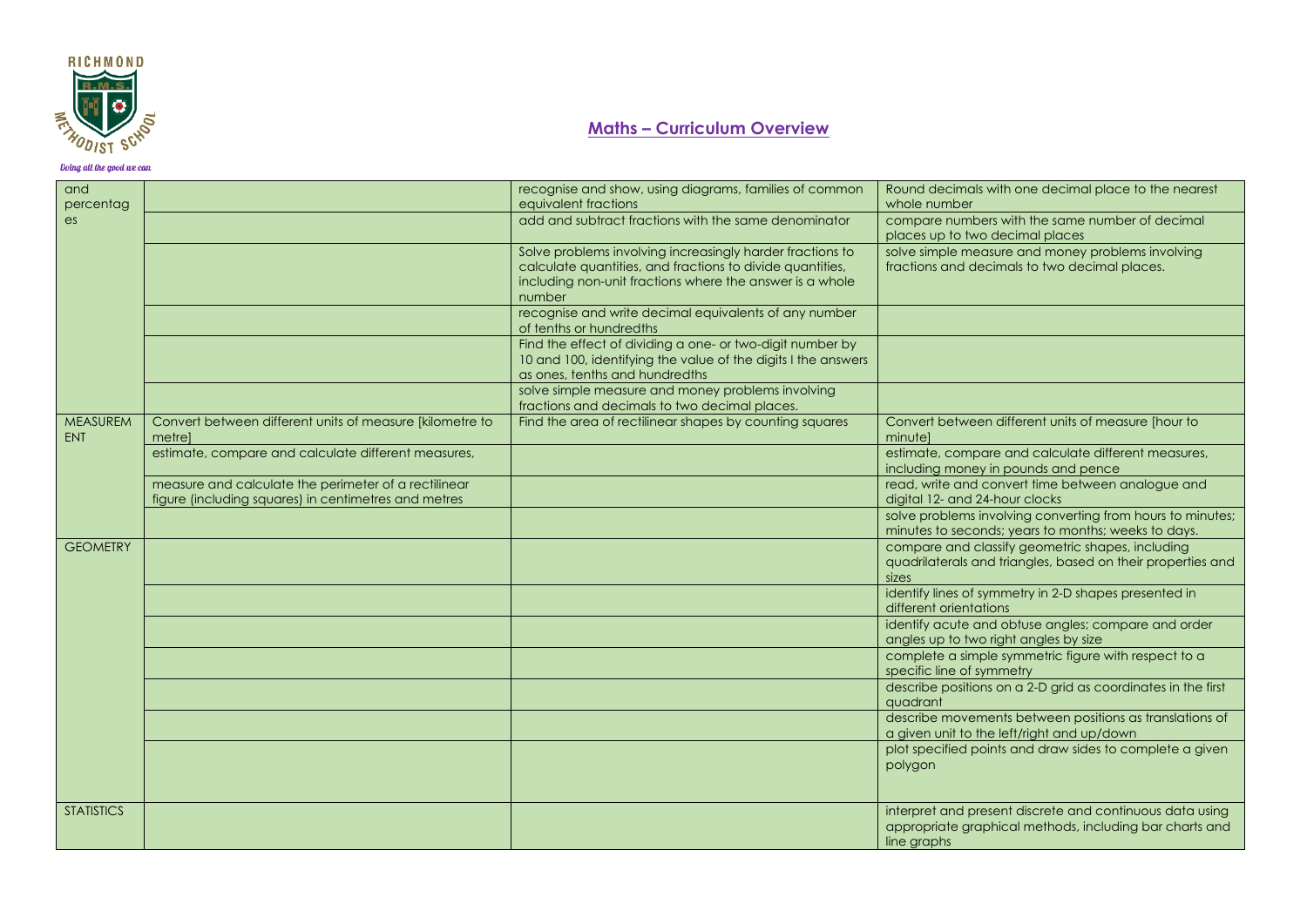

|                                         |                                                                                                                                                                                                                                                                                                                                                   |                                                                                                                                                        | solve comparison, sum and difference problems using<br>information presented in bar charts, pictograms, tables<br>and other graphs |
|-----------------------------------------|---------------------------------------------------------------------------------------------------------------------------------------------------------------------------------------------------------------------------------------------------------------------------------------------------------------------------------------------------|--------------------------------------------------------------------------------------------------------------------------------------------------------|------------------------------------------------------------------------------------------------------------------------------------|
|                                         | Note: Each of the seven blocks is split across 2 terms as part of our spiral curriculum. The objectives for the block have been split across those 2 terms but this is only a suggestion - the curriculum<br>will need adjusting to the needs of different groups who may need to revisit topics or to cover the objectives in a different order. |                                                                                                                                                        |                                                                                                                                    |
| Year 5                                  | <b>Autumn</b>                                                                                                                                                                                                                                                                                                                                     | <b>Spring</b>                                                                                                                                          | <b>Summer</b>                                                                                                                      |
| <b>NUMBER</b><br>Number                 | Count forwards or backwards in steps of powers of 10 for<br>any given number up to 1,000,000                                                                                                                                                                                                                                                      |                                                                                                                                                        |                                                                                                                                    |
| and place<br>value                      | Count forwards and backwards with positive and<br>negative whole numbers, including through 0                                                                                                                                                                                                                                                     |                                                                                                                                                        |                                                                                                                                    |
|                                         | Read, write (order and compare) numbers to at least 1<br>000 000 and determine the value of each digit                                                                                                                                                                                                                                            |                                                                                                                                                        |                                                                                                                                    |
|                                         | Read Roman numerals to 1000 (M) and recognise years<br>written in Roman numerals                                                                                                                                                                                                                                                                  |                                                                                                                                                        |                                                                                                                                    |
|                                         | (Read, write) order and compare numbers to at least 1<br>000 000 and determine the value of each digit                                                                                                                                                                                                                                            |                                                                                                                                                        |                                                                                                                                    |
|                                         | Interpret negative numbers in context                                                                                                                                                                                                                                                                                                             |                                                                                                                                                        |                                                                                                                                    |
|                                         | Round any number up to 1,000,000 to the nearest 10 100<br>1,000 10,000 and 100,000                                                                                                                                                                                                                                                                |                                                                                                                                                        |                                                                                                                                    |
|                                         | Solve number problems and practical problems that<br>involve all of the above                                                                                                                                                                                                                                                                     |                                                                                                                                                        |                                                                                                                                    |
| <b>NUMBER</b><br>Addition<br>and        | Use rounding to check answers to calculations and<br>determine, in the context of a problem, levels of<br>accuracy                                                                                                                                                                                                                                |                                                                                                                                                        |                                                                                                                                    |
| subtraction                             | Add and subtract numbers mentally with increasingly<br>large numbers                                                                                                                                                                                                                                                                              |                                                                                                                                                        |                                                                                                                                    |
|                                         | Add whole numbers with more than 4 digits, including<br>using formal written methods (columnar addition)                                                                                                                                                                                                                                          |                                                                                                                                                        |                                                                                                                                    |
|                                         | Subtract whole numbers with more than 4 digits, including<br>using formal written methods (columnar subtraction)                                                                                                                                                                                                                                  |                                                                                                                                                        |                                                                                                                                    |
|                                         | Solve addition and subtraction multi-step problems in<br>contexts, deciding which operations and methods to use<br>and why                                                                                                                                                                                                                        |                                                                                                                                                        |                                                                                                                                    |
|                                         | Solve problems involving addition, subtraction,<br>multiplication and division and a combination of these,<br>including understanding the meaning of the equals sign                                                                                                                                                                              |                                                                                                                                                        |                                                                                                                                    |
| <b>NUMBER</b><br>Multiplicati<br>on and | Identify multiples and factors, including finding all factor<br>pairs of a number, and common factors of 2 numbers                                                                                                                                                                                                                                | Multiply numbers up to 4 digits by a one- or two-digit<br>number using a formal written method, including long<br>multiplication for two-digit numbers | Multiply and divide (whole numbers and) those involving<br>decimals by 10, 100, 1000                                               |
| division                                | Know and use the vocabulary of prime numbers, prime<br>factors and composite (non-prime) numbers                                                                                                                                                                                                                                                  | Multiply and divide numbers mentally, drawing upon<br>known facts                                                                                      |                                                                                                                                    |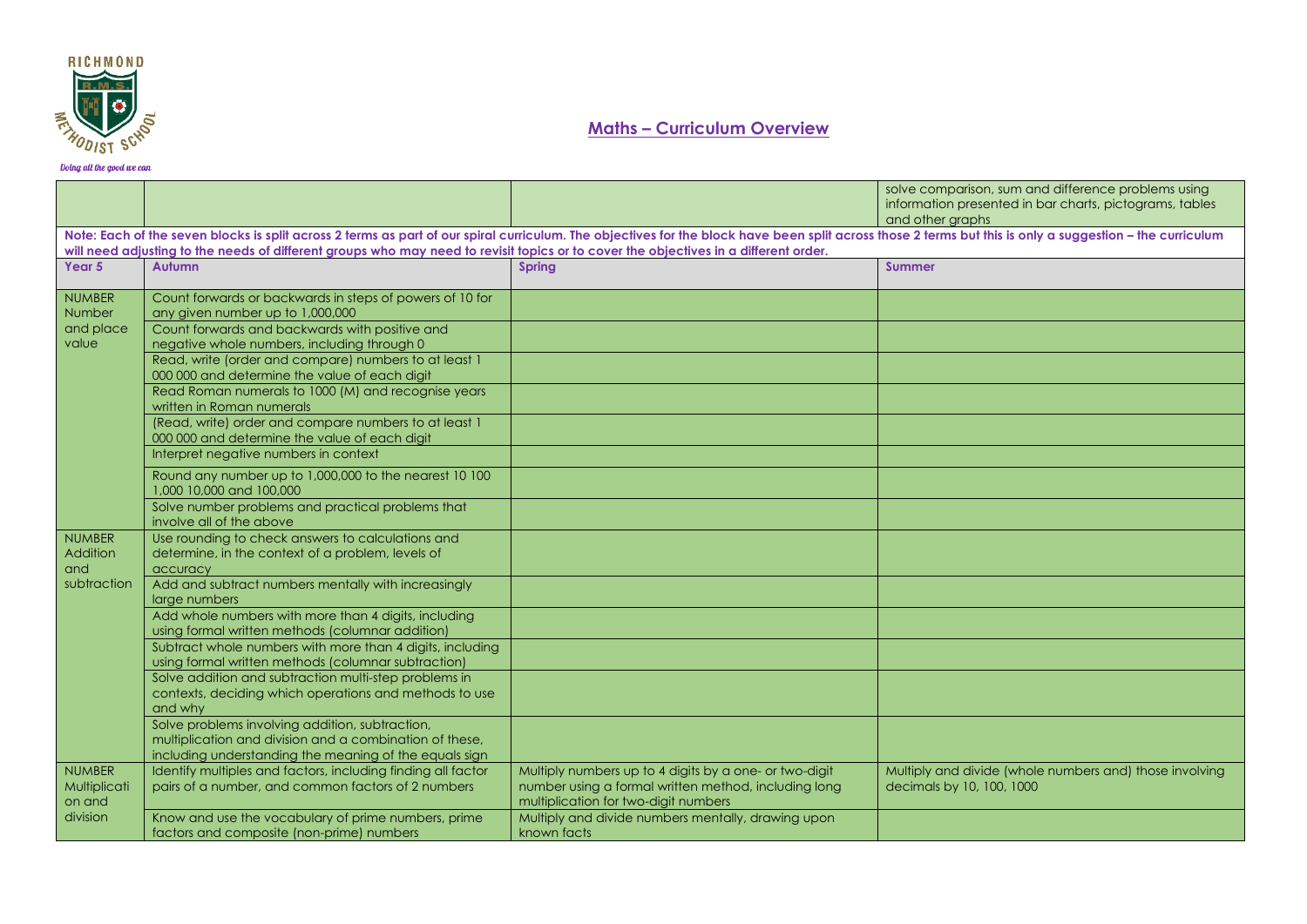

|                                         | Establish whether a number up to 100 is prime and recall<br>prime numbers up to 19                   | Divide numbers up to 4 digits by a one-digit number using<br>the formal written method of short division and interpret<br>remainders appropriately for the context                              |                                                                     |
|-----------------------------------------|------------------------------------------------------------------------------------------------------|-------------------------------------------------------------------------------------------------------------------------------------------------------------------------------------------------|---------------------------------------------------------------------|
|                                         | Recognise and use square numbers and cube numbers,<br>and the notation for squared (2) and cubed (3) | Multiply and divide whole numbers (and those involving<br>decimals) by 10, 100, 1000                                                                                                            |                                                                     |
|                                         | Multiply and divide numbers mentally, drawing upon<br>known facts                                    | Solve problems involving addition, subtraction,<br>multiplication and division and a combination of these,<br>including understanding the meaning of the equals sign                            |                                                                     |
| <b>NUMBER</b><br>Fractions,<br>decimals |                                                                                                      | Identify, name and write equivalent fractions of a given<br>fraction, represented visually, including tenths and<br>hundredths                                                                  | Solve problems involving numbers with up to three<br>decimal places |
| and<br>percentag<br>es                  |                                                                                                      | Recognise mixed numbers and improper fractions and<br>convert from one form to the other. Write mathematical<br>statements >1 as a mixed number                                                 |                                                                     |
|                                         |                                                                                                      | Compare and order fractions whose denominators are all<br>multiples of the same number                                                                                                          |                                                                     |
|                                         |                                                                                                      | Add and subtract fractions with the same denominator<br>and denominators that are multiples of the same number                                                                                  |                                                                     |
|                                         |                                                                                                      | Multiply proper fractions and mixed numbers by whole<br>numbers, supported by materials and diagrams                                                                                            |                                                                     |
|                                         |                                                                                                      | Read and write decimal numbers as fractions (e.g. 0.71 =<br>71/100                                                                                                                              |                                                                     |
|                                         |                                                                                                      | Recognise and use thousandths and relate them to<br>tenths, hundredths and decimal equivalents                                                                                                  |                                                                     |
|                                         |                                                                                                      | Round decimals with 2 decimal places to the nearest<br>whole number and to one decimal place                                                                                                    |                                                                     |
|                                         |                                                                                                      | Read, write, order and compare numbers with up to three<br>decimal places                                                                                                                       |                                                                     |
|                                         |                                                                                                      | Recognise the per cent symbol (%) and understand that<br>per cent relates to 'number of parts per hundred'                                                                                      |                                                                     |
|                                         |                                                                                                      | Write a percentage as a fraction with denominator 100,<br>and as a decimal                                                                                                                      |                                                                     |
|                                         |                                                                                                      | Solve problems which require knowing percentage and<br>decimal equivalents of $\frac{1}{2}$ , $\frac{1}{4}$ , 1/5, 2/5, 4/5 and those<br>fractions with a denominator of a multiple of 10 or 25 |                                                                     |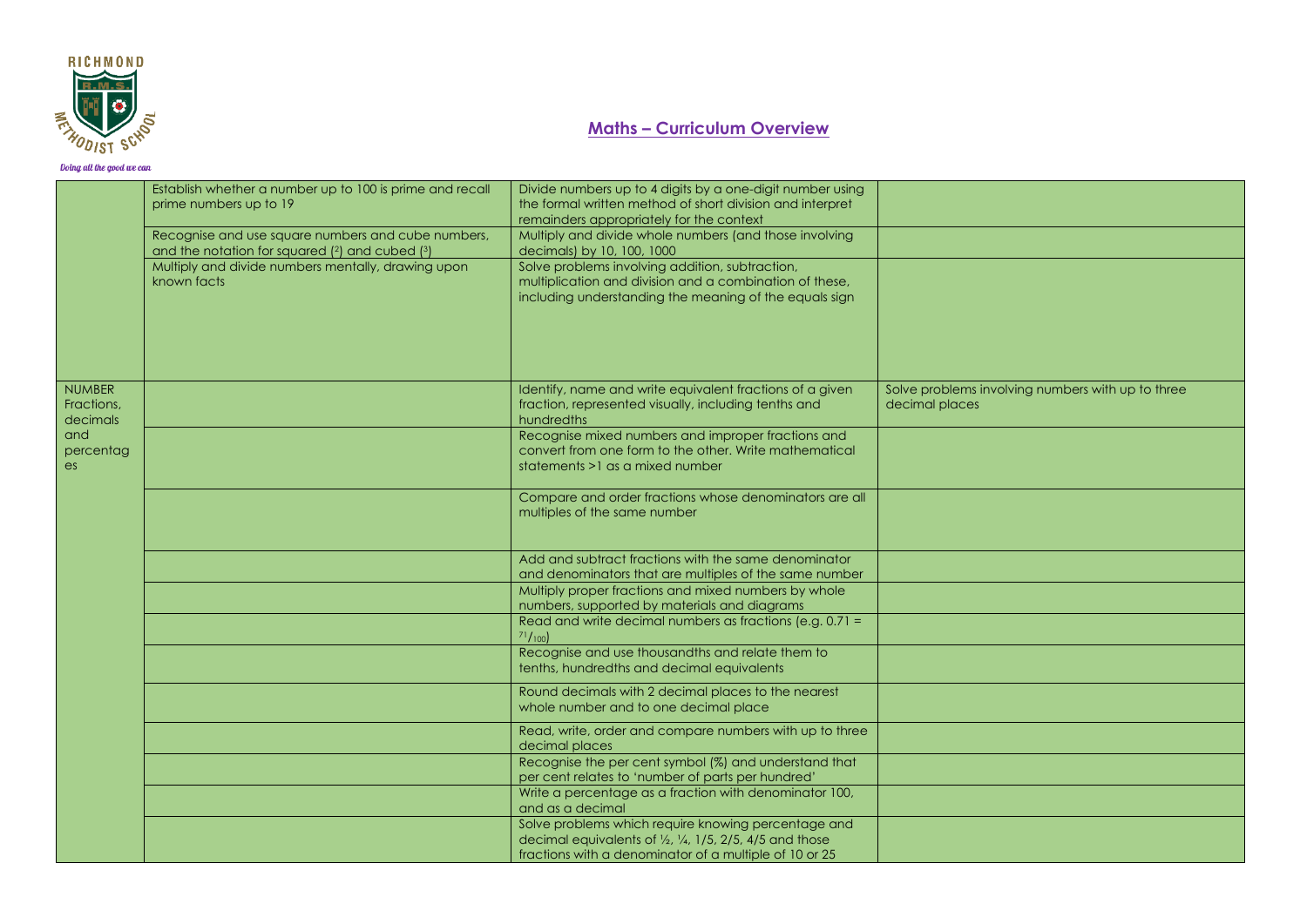

| MEASUREM<br>ENT   | measure and calculate the perimeter of composite<br>rectilinear shapes in centimetres and metres                                                                                                         | convert between different units of metric measure (for<br>example, kilometre and metre; centimetre and metre;<br>centimetre and millimetre; gram and kilogram; litre and<br>millilitre) |
|-------------------|----------------------------------------------------------------------------------------------------------------------------------------------------------------------------------------------------------|-----------------------------------------------------------------------------------------------------------------------------------------------------------------------------------------|
|                   | calculate and compare the area of rectangles (including<br>squares), and including using standard units, square<br>centimetres (cm2) and square metres (m2) and estimate<br>the area of irregular shapes | understand and use approximate equivalences between<br>metric units and common imperial units such as inches,<br>pounds and pints                                                       |
|                   |                                                                                                                                                                                                          | Use all four operations to solve problems involving<br>measure [for example, length, mass, volume, Money]<br>using decimal notation, including scaling.                                 |
|                   |                                                                                                                                                                                                          | solve problems involving converting between units of time                                                                                                                               |
|                   |                                                                                                                                                                                                          | estimate volume - for example, using 1 cm3 blocks to<br>build cuboids (including cubes) and capacity (for<br>example, using water)                                                      |
|                   |                                                                                                                                                                                                          | (From year 6)<br>Use, read write and convert between standard units,<br>converting measurements of time from a smaller unit of<br>measure to a larger unit and vice versa               |
| <b>GEOMETRY</b>   |                                                                                                                                                                                                          | Distinguish between regular and irregular polygons based<br>on reasoning about equal sides and angles.                                                                                  |
|                   |                                                                                                                                                                                                          | Use the properties of rectangles to deduce related facts<br>and find missing lengths and angles                                                                                         |
|                   |                                                                                                                                                                                                          | Identify 3-D shapes, including cubes and other cuboids,<br>from 2D representations                                                                                                      |
|                   |                                                                                                                                                                                                          | Know angles are measured in degrees: estimate and<br>compare acute, obtuse and reflex angles                                                                                            |
|                   |                                                                                                                                                                                                          | Draw given angles, and measure them in degrees (°)                                                                                                                                      |
|                   |                                                                                                                                                                                                          | Identify:<br>- Angles at a point and one whole turn (total 360°)<br>- Angles at a point on a straight line and a half turn (total<br>$180^\circ$<br>- Other multiples of 90°            |
|                   |                                                                                                                                                                                                          | identify, describe and represent the position of a shape<br>following a translation, using the appropriate language,<br>and know that the shape has not changed                         |
| <b>STATISTICS</b> | complete, read and interpret information in tables,<br>including timetables                                                                                                                              |                                                                                                                                                                                         |
|                   | Solve comparison, sum and difference problems using<br>information presented in a line graph.                                                                                                            |                                                                                                                                                                                         |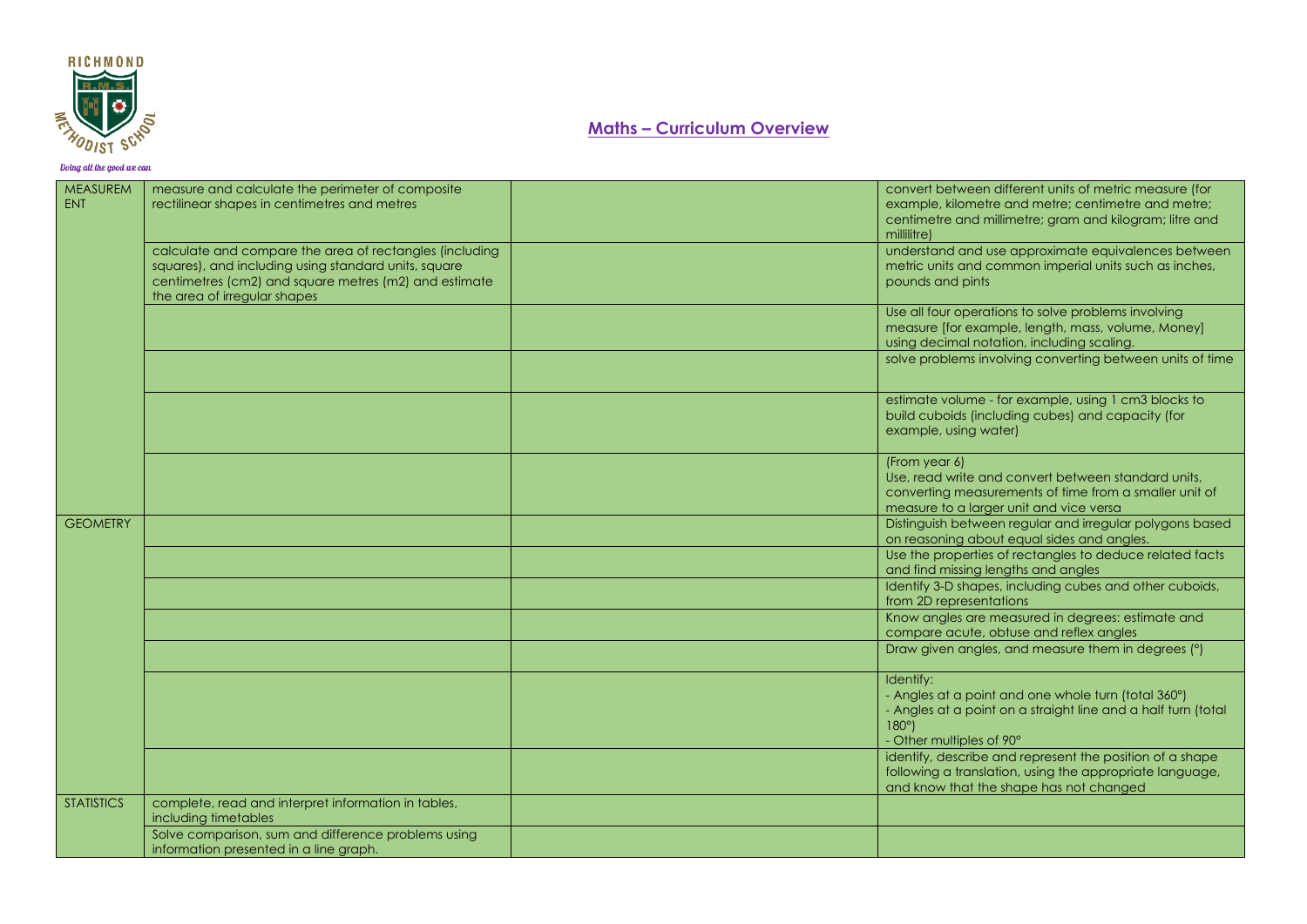

| Year 6        | Autumn                                                                                                | <b>Spring</b>                                              | <b>Summer</b> |
|---------------|-------------------------------------------------------------------------------------------------------|------------------------------------------------------------|---------------|
| <b>NUMBER</b> | Read, write, (order and compare) numbers up to 10 000                                                 |                                                            |               |
| <b>Number</b> | 000 and determine the value of each diait                                                             |                                                            |               |
| and place     | (Read, write), order and compare numbers up to 10 000                                                 |                                                            |               |
| value         | 000 and determine the value of each digit                                                             |                                                            |               |
|               | Round any whole number to a required degree of                                                        |                                                            |               |
|               | accuracy<br>Use negative numbers in context, and calculate intervals                                  |                                                            |               |
|               | across zero                                                                                           |                                                            |               |
|               | Solve number and practical problems that involve all of                                               |                                                            |               |
|               | the above                                                                                             |                                                            |               |
| <b>NUMBER</b> | Perform mental calculations, including with mixed                                                     |                                                            |               |
| Addition      | operations and large numbers                                                                          |                                                            |               |
| and           | Use their knowledge of the order of operations to carry                                               |                                                            |               |
| subtraction   | out calculations involving the four operations                                                        |                                                            |               |
|               | Solve addition and subtraction multi-step problems in                                                 |                                                            |               |
|               | contexts, deciding which operations and methods to use                                                |                                                            |               |
| <b>NUMBER</b> | and why<br>Identify common factors, common multiples and prime                                        |                                                            |               |
| Multiplicati  | numbers                                                                                               |                                                            |               |
| on and        | Use estimation to check answers to calculations and                                                   |                                                            |               |
| division      | determine, in the context of a problem, an appropriate                                                |                                                            |               |
|               | degree of accuracy                                                                                    |                                                            |               |
|               | Multiply multi-digit numbers up to 4 digits by a two-digit                                            |                                                            |               |
|               | whole number using the formal written method of long                                                  |                                                            |               |
|               | multiplication                                                                                        |                                                            |               |
|               | Divide numbers up to 4 digits by a one-digit number using                                             |                                                            |               |
|               | the formal written method of long division, and interpret                                             |                                                            |               |
|               | remainders as whole number remainders, fractions or by                                                |                                                            |               |
|               | rounding, as appropriate for the context<br>Divide numbers up to 4 digits by a one-digit number using |                                                            |               |
|               | the formal written method of short division and interpret                                             |                                                            |               |
|               | remainders according to the context                                                                   |                                                            |               |
|               | Divide numbers up to 4 digits by a one-digit number using                                             |                                                            |               |
|               | the formal written method of short division and interpret                                             |                                                            |               |
|               | remainders appropriately for the context                                                              |                                                            |               |
|               | Solve problems involving addition, subtraction,                                                       |                                                            |               |
|               | multiplication and division                                                                           |                                                            |               |
|               | Use their knowledge of the order of operations to carry                                               |                                                            |               |
|               | out calculations involving the four operations                                                        |                                                            |               |
| <b>NUMBER</b> | Use common factors to simplify fractions; use common                                                  | Identify the value of each digit in numbers given to three |               |
|               | multiples to express fractions in the same denomination                                               | decimal places                                             |               |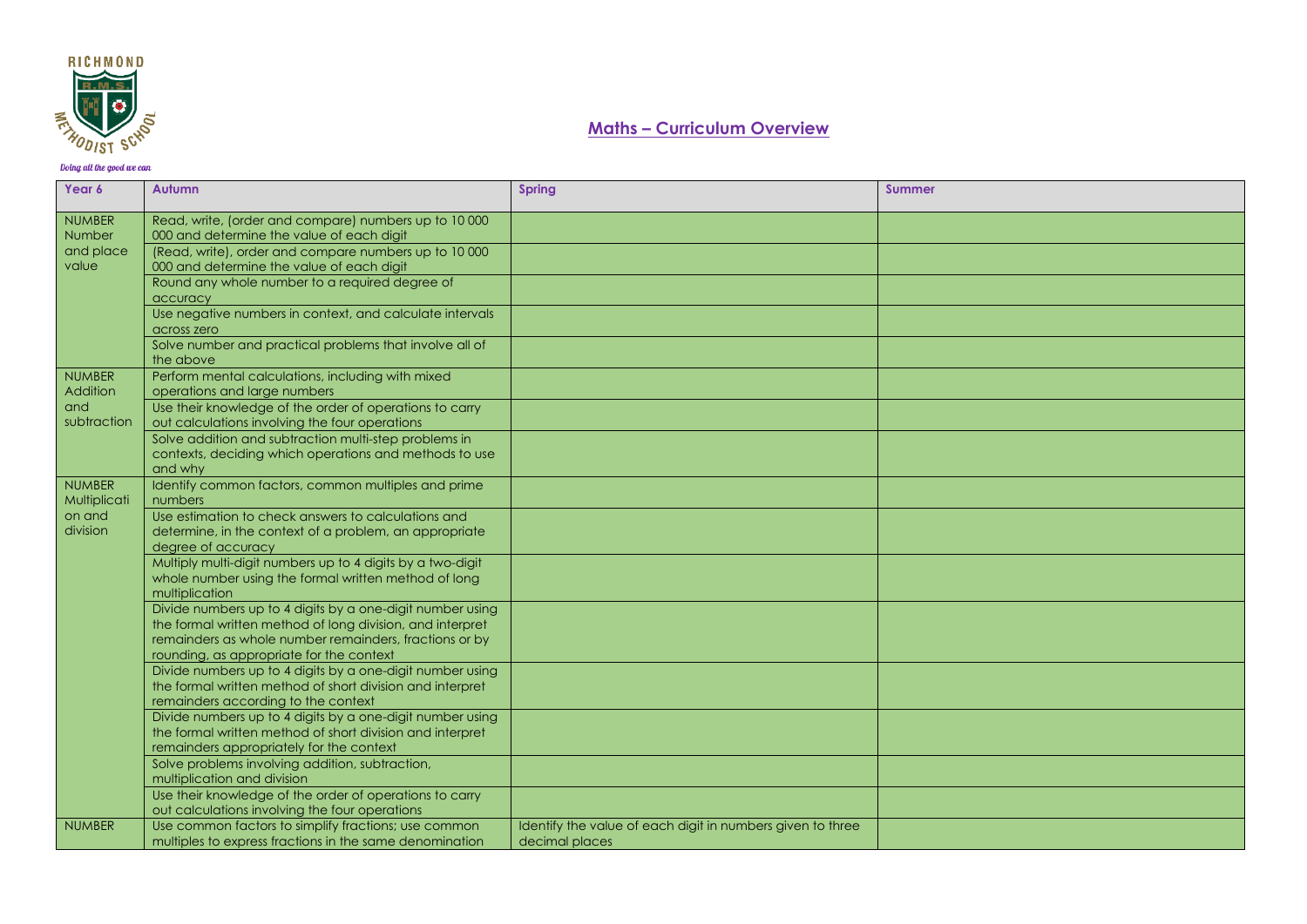

| Fractions,      | Compare and order fractions, including fractions >1                               | Multiply and divide numbers by 10, 100 and 1000 giving        |  |
|-----------------|-----------------------------------------------------------------------------------|---------------------------------------------------------------|--|
| decimals        |                                                                                   | answers up to three decimal places                            |  |
| and             | Add and subtract fractions with different denominators                            | Multiply one-digit numbers with up to two decimal places      |  |
| percentag       | and mixed numbers, using the concept of equivalent                                | by whole numbers                                              |  |
| es              | fractions                                                                         |                                                               |  |
|                 | Multiply simple pairs of proper fractions, writing the answer                     | Use written division methods in cases where the answer        |  |
|                 | in its simplest form,                                                             | has up to two decimal places                                  |  |
|                 | $(e.g. \frac{1}{4} \times \frac{1}{2} = \frac{1}{8})$                             |                                                               |  |
|                 | Divide proper fractions by whole numbers (e.g. $\frac{1}{3} \div 2 = \frac{1}{6}$ | Solve problems which require answers to be rounded to         |  |
|                 |                                                                                   | specified degrees of accuracy                                 |  |
|                 |                                                                                   | Associate a fraction with division to calculate decimal       |  |
|                 |                                                                                   | fraction equivalents (e.g. 0.375) for a simple fraction (e.g. |  |
|                 |                                                                                   | $\frac{3}{8}$                                                 |  |
|                 |                                                                                   | Recall and use equivalences between simple fractions,         |  |
|                 |                                                                                   | decimals and percentages, including in different contexts     |  |
|                 |                                                                                   | Solve problems involving the relative sizes of two            |  |
|                 |                                                                                   | quantities where missing values can be found by using         |  |
|                 |                                                                                   | integer multiplication and division facts                     |  |
|                 |                                                                                   | Solve problems involving the calculation of percentages       |  |
|                 |                                                                                   | (e.g. of measures) such as 15% of 360 and the use of          |  |
|                 |                                                                                   | percentages for comparison                                    |  |
|                 |                                                                                   | Solve problems involving similar shapes where the scale       |  |
|                 |                                                                                   | factor is known or can be found                               |  |
|                 |                                                                                   | Solve problems involving unequal sharing and grouping         |  |
|                 |                                                                                   | using knowledge of fractions and multiples                    |  |
| <b>ALGEBRA</b>  |                                                                                   | Use simple formulae                                           |  |
|                 |                                                                                   | Generate and describe linear number sequences                 |  |
|                 |                                                                                   | Express missing number problems algebraically                 |  |
|                 |                                                                                   | Find pairs of numbers that satisfy number sentences with      |  |
|                 |                                                                                   | two unknowns                                                  |  |
|                 |                                                                                   | Enumerate all possibilities of combinations of two            |  |
|                 |                                                                                   | variables                                                     |  |
| <b>MEASUREM</b> |                                                                                   | Solve problems involving the calculation and conversion       |  |
| <b>ENT</b>      |                                                                                   | of units of measure, using decimal notation up to three       |  |
|                 |                                                                                   | decimal places where appropriate                              |  |
|                 |                                                                                   | Use, read, write and convert between standard units,          |  |
|                 |                                                                                   | converting measurements of length, mass, volume and           |  |
|                 |                                                                                   | time from a smaller unit of measure to a larger unit, and     |  |
|                 |                                                                                   | vice versa, using decimal notation to up to three decimal     |  |
|                 |                                                                                   | places                                                        |  |
|                 |                                                                                   | Convert between miles and kilometres                          |  |
|                 |                                                                                   | Recognise that shapes with the same areas can have            |  |
|                 |                                                                                   | different perimeters and vice versa                           |  |